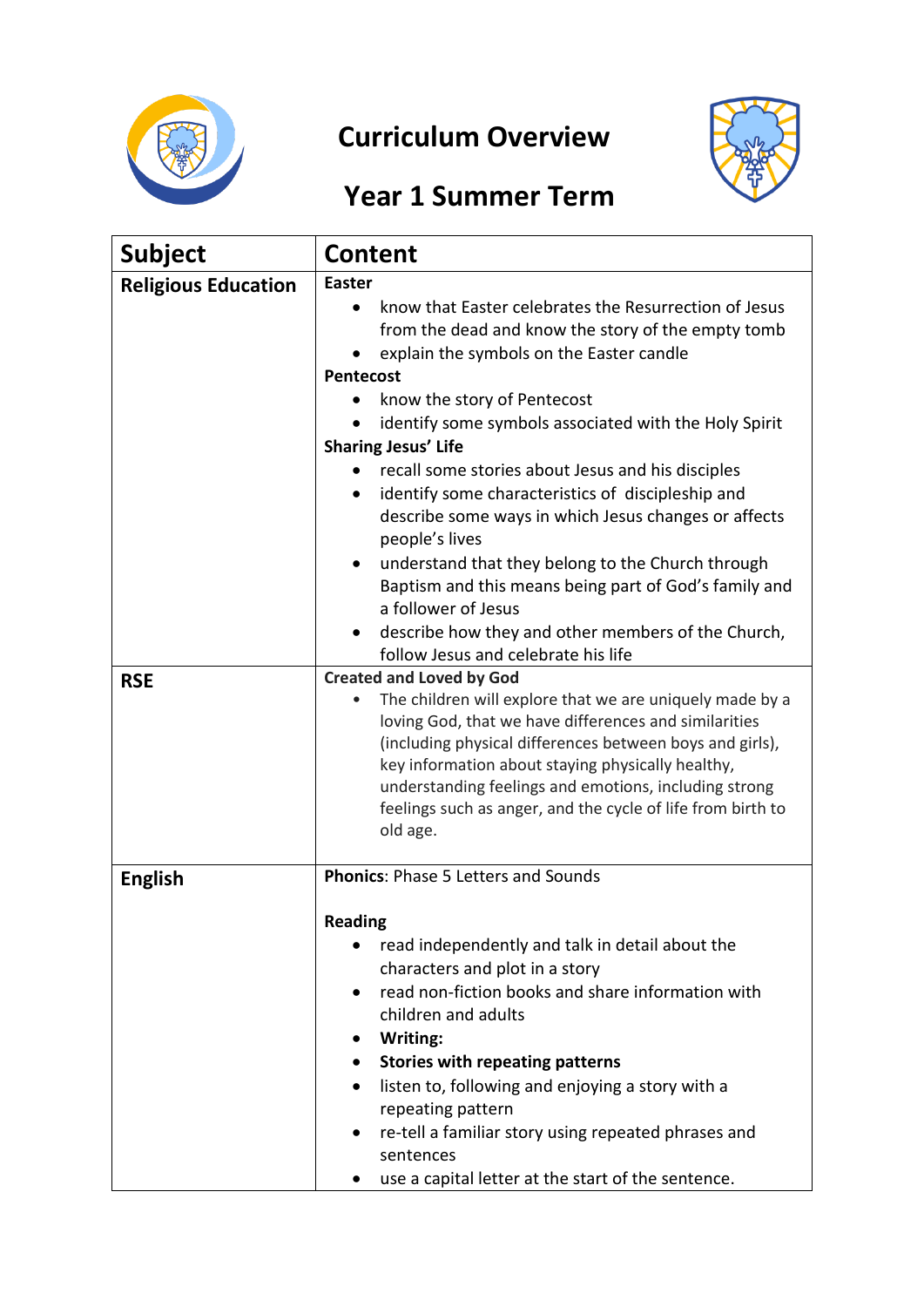|                    | use a full stop or an exclamation mark at the end of the<br>$\bullet$ |
|--------------------|-----------------------------------------------------------------------|
|                    | sentence.                                                             |
|                    | <b>Traditional tales</b>                                              |
|                    | explain which is their favourite part of a traditional tale,          |
|                    | giving reasons                                                        |
|                    | write an extended sentence using description                          |
|                    | use 'because' to join two simple sentences<br>$\bullet$               |
|                    | understand that proper nouns (names) have capital<br>٠                |
|                    | letters                                                               |
|                    | Labels, lists and signs                                               |
|                    | sequence the events in a familiar story                               |
|                    | write a descriptive sentence.<br>$\bullet$                            |
|                    | punctuate a sentence correctly.<br>$\bullet$                          |
|                    | re-read their writing to check it makes sense<br>$\bullet$            |
|                    | <b>Information texts</b>                                              |
|                    | sort books according to whether they are fiction/ non-<br>٠           |
|                    | fiction                                                               |
|                    | understand how to find information in a non-fiction<br>٠              |
|                    | book                                                                  |
|                    | understand the difference between a label and a                       |
|                    | caption                                                               |
|                    | Identify questions and understand that they are                       |
|                    | demarcated with question marks.                                       |
|                    | <b>Traditional poems</b>                                              |
|                    | look for rhyming and near rhyming words<br>$\bullet$                  |
|                    | look at words that sound the same but have diff<br>$\bullet$          |
|                    | meaning $-$ comparing the spellings                                   |
|                    | look at the use of exclamation marks<br>$\bullet$                     |
|                    |                                                                       |
|                    | <b>Grammar, Punctuation and Spelling:</b>                             |
|                    | write regularly at greater length, at least $6 - 8$                   |
|                    | sentences                                                             |
|                    | use capital letters and full stops accurately in written              |
|                    | work                                                                  |
|                    | spell 100 high frequency words accurately in written                  |
|                    | work                                                                  |
|                    | all standard 1 punctuation correctly used                             |
| <b>Mathematics</b> | <b>Multiplication and Division</b>                                    |
|                    | count in multiples of twos, fives and tens                            |
|                    | solve one-step problems involving multiplication and                  |
|                    | division, by calculating the answer using concrete                    |
|                    | objects, pictorial representations and arrays with the                |
|                    | support of the teacher                                                |
|                    | <b>Fractions</b>                                                      |
|                    | recognise, find and name a half as one of two equal                   |
|                    | parts of an object, shape or quantity                                 |
|                    | recognise, find and name a quarter as one of four equal               |
|                    | parts of an object, shape or quantity                                 |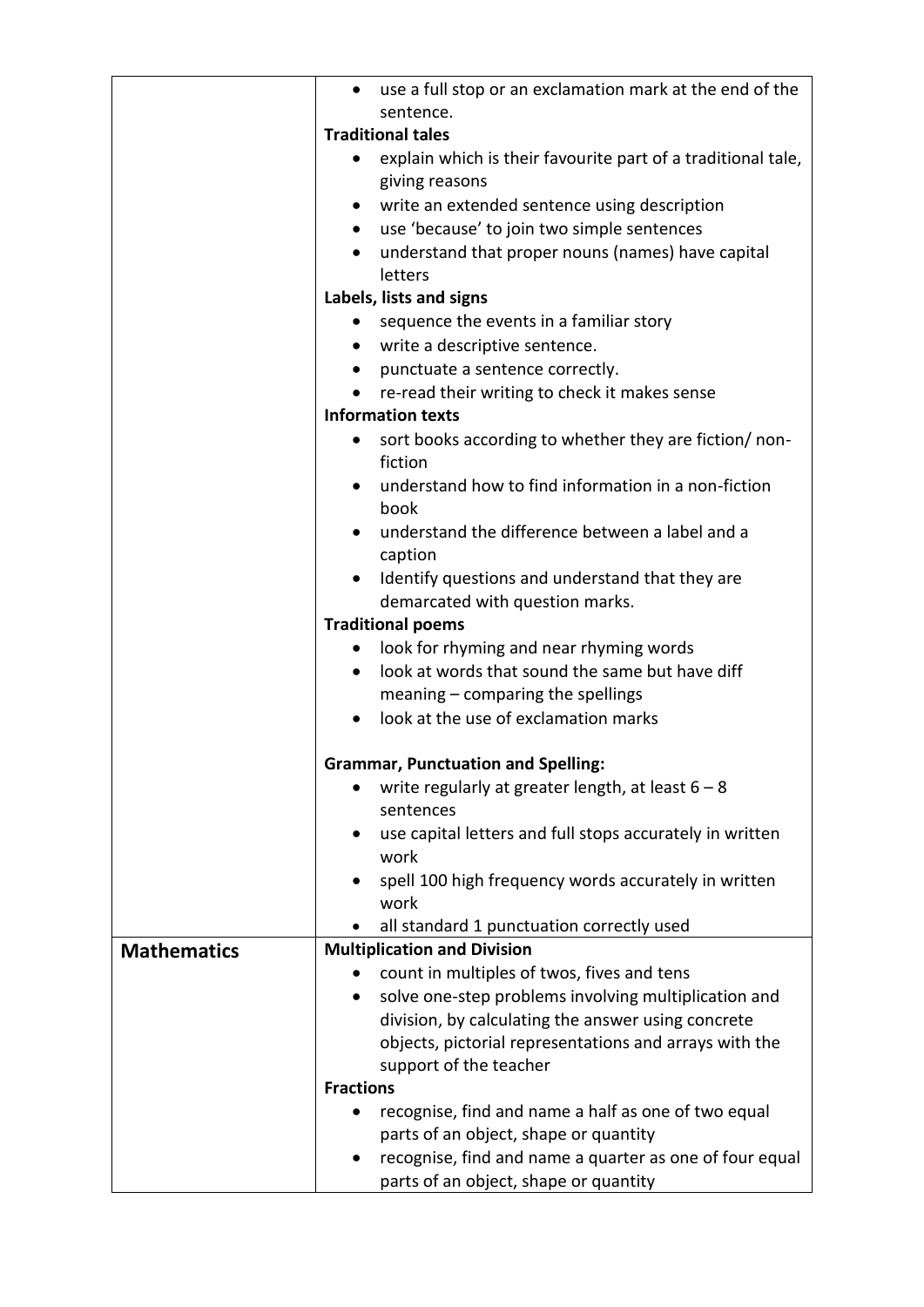|                  | compare, describe and solve practical problems for:<br>$\bullet$<br>lengths and heights (for example, long/short,<br>longer/shorter, tall/short, double/half)<br>compare, describe and solve practical problems for:<br>mass/weight [for example, heavy/light, heavier than,<br>lighter than]; capacity and volume [for example,<br>full/empty, more than, less than, half, half full, quarter]<br><b>Position and Direction</b><br>describe position, direction and movement, including<br>whole, half, quarter and three quarter turns<br><b>Place Value</b><br>count to and across 100, forwards and backwards,<br>beginning with 0 or 1, or from any given number<br>count, read and write numbers to 100 in numerals<br>$\bullet$<br>given a number, identify one more and one less<br>identify and represent numbers using objects and<br>pictorial representations including the number line, and<br>use the language of: equal to, more than, less than,<br>most, least<br><b>Money</b><br>recognise and know the value of different<br>denominations of coins and notes<br><b>Time</b><br>sequence events in chronological order using language<br>[for example, before and after, next, first, today,<br>yesterday, tomorrow, morning, afternoon and evening<br>recognise and use language relating to dates, including<br>days of the week, weeks, months and years<br>tell the time to the hour and half past the hour and |
|------------------|----------------------------------------------------------------------------------------------------------------------------------------------------------------------------------------------------------------------------------------------------------------------------------------------------------------------------------------------------------------------------------------------------------------------------------------------------------------------------------------------------------------------------------------------------------------------------------------------------------------------------------------------------------------------------------------------------------------------------------------------------------------------------------------------------------------------------------------------------------------------------------------------------------------------------------------------------------------------------------------------------------------------------------------------------------------------------------------------------------------------------------------------------------------------------------------------------------------------------------------------------------------------------------------------------------------------------------------------------------------------------------------------------------------------------------------|
|                  | draw the hands on a clock face to show these times<br>compare, describe and solve practical problems for<br>time [for example, quicker, slower, earlier, later]                                                                                                                                                                                                                                                                                                                                                                                                                                                                                                                                                                                                                                                                                                                                                                                                                                                                                                                                                                                                                                                                                                                                                                                                                                                                        |
|                  | measure and begin to record time (hours, minutes,<br>seconds)                                                                                                                                                                                                                                                                                                                                                                                                                                                                                                                                                                                                                                                                                                                                                                                                                                                                                                                                                                                                                                                                                                                                                                                                                                                                                                                                                                          |
| <b>Physics</b>   | Seasonal changes, an on-going topic throughout the year<br>Using the observations from previous terms:<br>understand the apparent movement of the sun<br>$\bullet$<br>explain changes over seasons<br>$\bullet$<br>understand changes in the weather<br>$\bullet$<br>know how the day length changes throughout the year                                                                                                                                                                                                                                                                                                                                                                                                                                                                                                                                                                                                                                                                                                                                                                                                                                                                                                                                                                                                                                                                                                               |
| <b>Computing</b> | Unit 7 - Coding Lesson                                                                                                                                                                                                                                                                                                                                                                                                                                                                                                                                                                                                                                                                                                                                                                                                                                                                                                                                                                                                                                                                                                                                                                                                                                                                                                                                                                                                                 |
|                  | Instructions                                                                                                                                                                                                                                                                                                                                                                                                                                                                                                                                                                                                                                                                                                                                                                                                                                                                                                                                                                                                                                                                                                                                                                                                                                                                                                                                                                                                                           |
|                  | Children can give and follow instructions.<br>Children can draw symbols to represent instructions.<br>$\bullet$                                                                                                                                                                                                                                                                                                                                                                                                                                                                                                                                                                                                                                                                                                                                                                                                                                                                                                                                                                                                                                                                                                                                                                                                                                                                                                                        |
|                  | Children can arrange code blocks to create a set of<br>$\bullet$                                                                                                                                                                                                                                                                                                                                                                                                                                                                                                                                                                                                                                                                                                                                                                                                                                                                                                                                                                                                                                                                                                                                                                                                                                                                                                                                                                       |
|                  | instructions.                                                                                                                                                                                                                                                                                                                                                                                                                                                                                                                                                                                                                                                                                                                                                                                                                                                                                                                                                                                                                                                                                                                                                                                                                                                                                                                                                                                                                          |
|                  | Objects and Actions<br>$\bullet$                                                                                                                                                                                                                                                                                                                                                                                                                                                                                                                                                                                                                                                                                                                                                                                                                                                                                                                                                                                                                                                                                                                                                                                                                                                                                                                                                                                                       |
|                  | Children can create a program using code blocks.                                                                                                                                                                                                                                                                                                                                                                                                                                                                                                                                                                                                                                                                                                                                                                                                                                                                                                                                                                                                                                                                                                                                                                                                                                                                                                                                                                                       |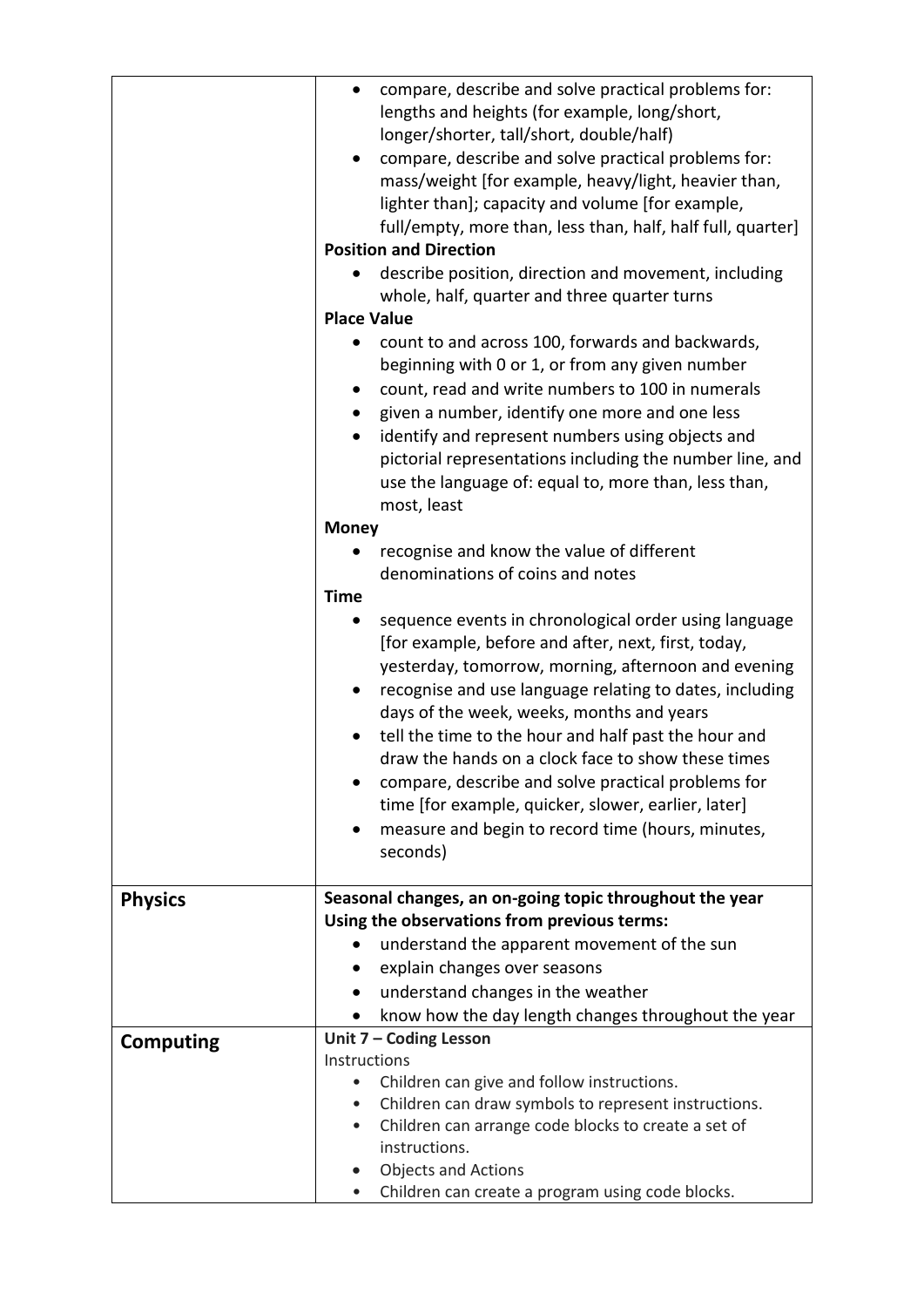|               | Children can use object and action code blocks.<br>$\bullet$                                        |
|---------------|-----------------------------------------------------------------------------------------------------|
| <b>Events</b> |                                                                                                     |
|               | Children can create a simple program using code blocks.<br>$\bullet$                                |
|               | Children can use event, object and action code blocks.<br>$\bullet$                                 |
|               | <b>When Code Executes</b>                                                                           |
|               | Children can create a simple program using code blocks.                                             |
|               | Children can use event, object and action code blocks.<br>$\bullet$                                 |
|               | Children can notice when their code executes when their                                             |
|               | program is run.                                                                                     |
|               | <b>Setting the Scene</b>                                                                            |
|               | Children can edit a scene by adding, deleting and moving                                            |
|               | objects.                                                                                            |
|               | Children can change the size of objects using the<br>$\bullet$                                      |
|               | properties table.                                                                                   |
|               | <b>Using a Plan</b>                                                                                 |
|               | Children can create a design plan for their Free Code                                               |
|               | Scene program.                                                                                      |
|               | Children can use code to make the program they have<br>$\bullet$                                    |
|               | designed work.                                                                                      |
|               |                                                                                                     |
|               | Unit 8 - Spreadsheets                                                                               |
|               | <b>Introduction to Spreadsheets</b>                                                                 |
|               | Children can navigate around a spreadsheet.                                                         |
|               | Children can explain what rows and columns are.<br>$\bullet$                                        |
|               | Children can save and open sheets.<br>$\bullet$<br>Children can enter data into cells.<br>$\bullet$ |
|               | Adding Images to a Spreadsheet and Using the Image Toolbox                                          |
|               | Children can open the Image toolbox and find and add                                                |
|               | clipart.                                                                                            |
|               | Children can use the 'move cell' tool so that images can<br>$\bullet$                               |
|               | be dragged around the spreadsheet.                                                                  |
|               | Children can use the 'lock' tool to prevent changes to                                              |
|               | cells.                                                                                              |
|               | Using the 'Speak' and 'Count' Tools in 2Calculate to Count Items                                    |
|               | Children can give images a value that the spreadsheet can                                           |
|               | use to count them.                                                                                  |
|               | Children can add the count tool to count items.                                                     |
|               | Children can add the speak tool so that the items are<br>$\bullet$                                  |
|               | counted out loud.                                                                                   |
|               | Children can use a spreadsheet to help work out a fair                                              |
|               | way to share items (Extension)                                                                      |
|               |                                                                                                     |
|               | Unit 9 - Technology outside school                                                                  |
|               | <b>What is Technology?</b>                                                                          |
|               | Children understand what is meant by 'technology'.                                                  |
|               | Children have considered types of technology used in<br>$\bullet$                                   |
|               | school and out of school.                                                                           |
|               | Technology outside school.                                                                          |
|               | Children have recorded 4 examples of where technology                                               |
|               | is used away from school.                                                                           |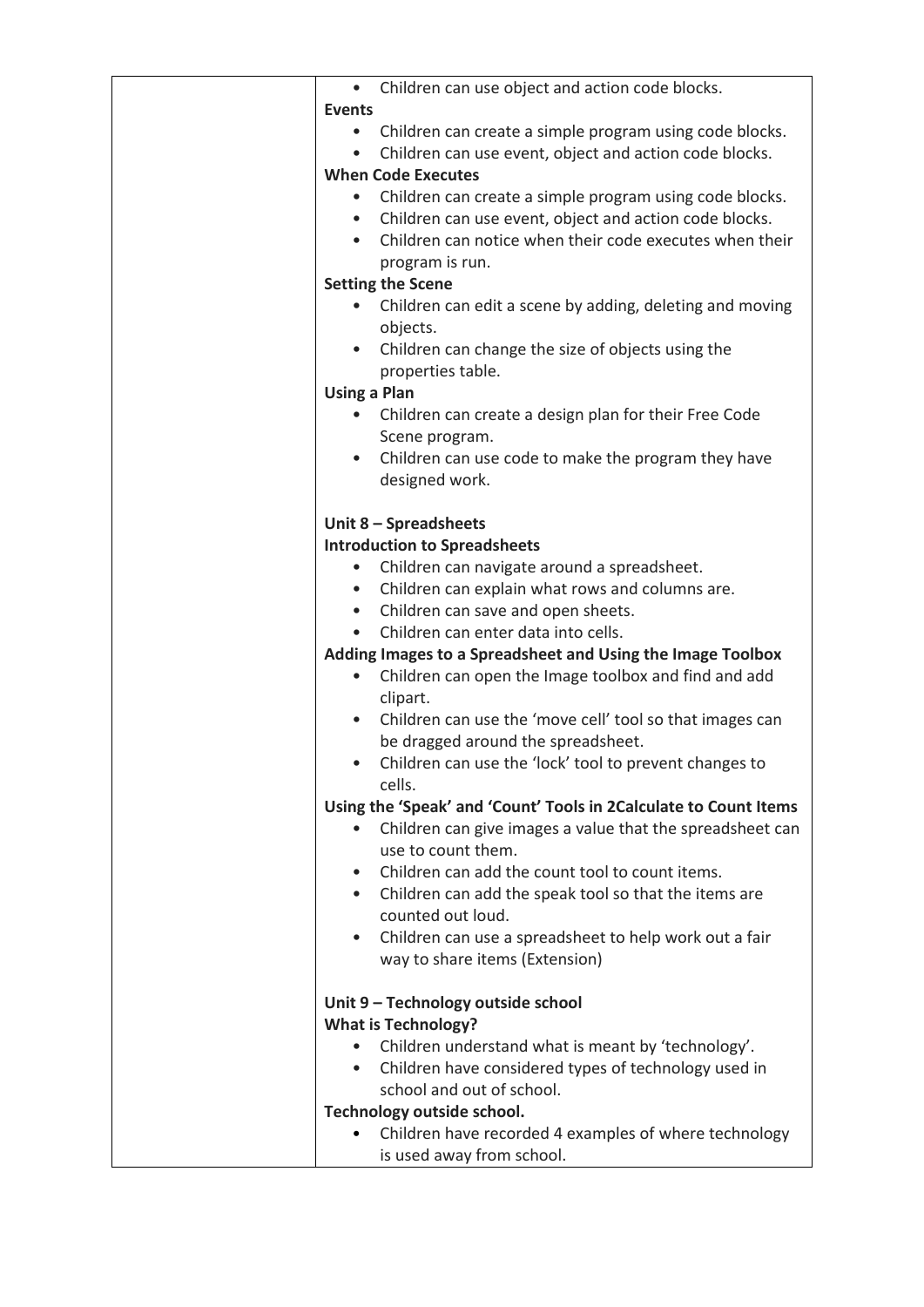## **Creative Curriculum:**

We deliver the following subjects through whole school topics and they are collectively referred to as the Creative Curriculum: Art and Design, Design Technology, Geography, History and Music.

Each term the whole school follow a topic theme incorporating many curriculum areas with a particular focus on one of the Creative Curriculum subjects.

(See Creative Curriculum Two Year Cycle).

| <b>YEAR A</b>                                                                                                                                                                                                                                                                                                                                                                                                                                                                                                | <b>YEAR B</b>                                                                                                                                                                                                                                                                                                                                                                                                                                                                                |
|--------------------------------------------------------------------------------------------------------------------------------------------------------------------------------------------------------------------------------------------------------------------------------------------------------------------------------------------------------------------------------------------------------------------------------------------------------------------------------------------------------------|----------------------------------------------------------------------------------------------------------------------------------------------------------------------------------------------------------------------------------------------------------------------------------------------------------------------------------------------------------------------------------------------------------------------------------------------------------------------------------------------|
| Summer 1: Sport and Leisure/                                                                                                                                                                                                                                                                                                                                                                                                                                                                                 | <b>Summer 1: Our Wonderful World</b>                                                                                                                                                                                                                                                                                                                                                                                                                                                         |
| <b>Team work</b><br>Main focus: Art - Exploring sculptures in<br>community parks<br>use a variety of tools, inc.<br>pencils, rubbers, crayons,<br>pastels, felt tips, charcoal,<br>ballpoints, chalk and other dry<br>media to explore ideas<br>use a sketchbook to gather and<br>collect artwork.<br>make marks in clay with a<br>variety of objects, including<br>natural and made objects<br>learn about the work of a<br>sculptor<br>manipulate clay into different<br>٠<br>shapes and create a 3d image | <b>Main focus: Music - composing</b><br>use his/her voice expressively and<br>creatively by singing songs and<br>speaking chants and rhymes<br>play tuned and untuned instruments<br>with growing control<br>begin to control their voice and<br>instruments by responding to<br>dynamics and tempo<br>begin to listen with growing<br>$\bullet$<br>concentration to live and recorded<br>music<br>experiment with, create, select and<br>٠<br>combine sounds to make a class<br>composition |
| <b>Year A</b>                                                                                                                                                                                                                                                                                                                                                                                                                                                                                                | <b>Year B</b>                                                                                                                                                                                                                                                                                                                                                                                                                                                                                |
| <b>Summer 2: Beside the Seaside</b>                                                                                                                                                                                                                                                                                                                                                                                                                                                                          | <b>Summer 2: Food Glorious Food</b>                                                                                                                                                                                                                                                                                                                                                                                                                                                          |
| Main focus: Music - exploring and                                                                                                                                                                                                                                                                                                                                                                                                                                                                            | <b>Main Focus: Art</b>                                                                                                                                                                                                                                                                                                                                                                                                                                                                       |
| composing seaside sounds                                                                                                                                                                                                                                                                                                                                                                                                                                                                                     | use a variety of tools, inc. pencils,<br>$\bullet$                                                                                                                                                                                                                                                                                                                                                                                                                                           |
| use his/her voice expressively<br>and creatively by singing songs                                                                                                                                                                                                                                                                                                                                                                                                                                            | rubbers, crayons, pastels, felt tips,<br>charcoal, ballpoints, chalk and other                                                                                                                                                                                                                                                                                                                                                                                                               |
| and speaking chants and rhymes                                                                                                                                                                                                                                                                                                                                                                                                                                                                               | dry media.                                                                                                                                                                                                                                                                                                                                                                                                                                                                                   |
| play tuned and untuned                                                                                                                                                                                                                                                                                                                                                                                                                                                                                       | use a sketchbook to gather and                                                                                                                                                                                                                                                                                                                                                                                                                                                               |
| instruments with growing                                                                                                                                                                                                                                                                                                                                                                                                                                                                                     | collect artwork.                                                                                                                                                                                                                                                                                                                                                                                                                                                                             |
| control                                                                                                                                                                                                                                                                                                                                                                                                                                                                                                      | begin to explore the use of line,                                                                                                                                                                                                                                                                                                                                                                                                                                                            |
| begin to control their voice and                                                                                                                                                                                                                                                                                                                                                                                                                                                                             | shape and colour                                                                                                                                                                                                                                                                                                                                                                                                                                                                             |
| instruments by responding to<br>dynamics and tempo                                                                                                                                                                                                                                                                                                                                                                                                                                                           | <b>Printing</b>                                                                                                                                                                                                                                                                                                                                                                                                                                                                              |
| begin to listen with growing                                                                                                                                                                                                                                                                                                                                                                                                                                                                                 | make marks in print with a variety of<br>objects, including natural and made                                                                                                                                                                                                                                                                                                                                                                                                                 |
| concentration to live and                                                                                                                                                                                                                                                                                                                                                                                                                                                                                    | objects.                                                                                                                                                                                                                                                                                                                                                                                                                                                                                     |
| recorded music                                                                                                                                                                                                                                                                                                                                                                                                                                                                                               | carry out different printing                                                                                                                                                                                                                                                                                                                                                                                                                                                                 |
| experiment with, create, select                                                                                                                                                                                                                                                                                                                                                                                                                                                                              |                                                                                                                                                                                                                                                                                                                                                                                                                                                                                              |
|                                                                                                                                                                                                                                                                                                                                                                                                                                                                                                              | techniques e.g. mono-print, block,                                                                                                                                                                                                                                                                                                                                                                                                                                                           |
| and combine sounds to make a<br>class composition                                                                                                                                                                                                                                                                                                                                                                                                                                                            | relief and resist printing.<br>make rubbings.                                                                                                                                                                                                                                                                                                                                                                                                                                                |